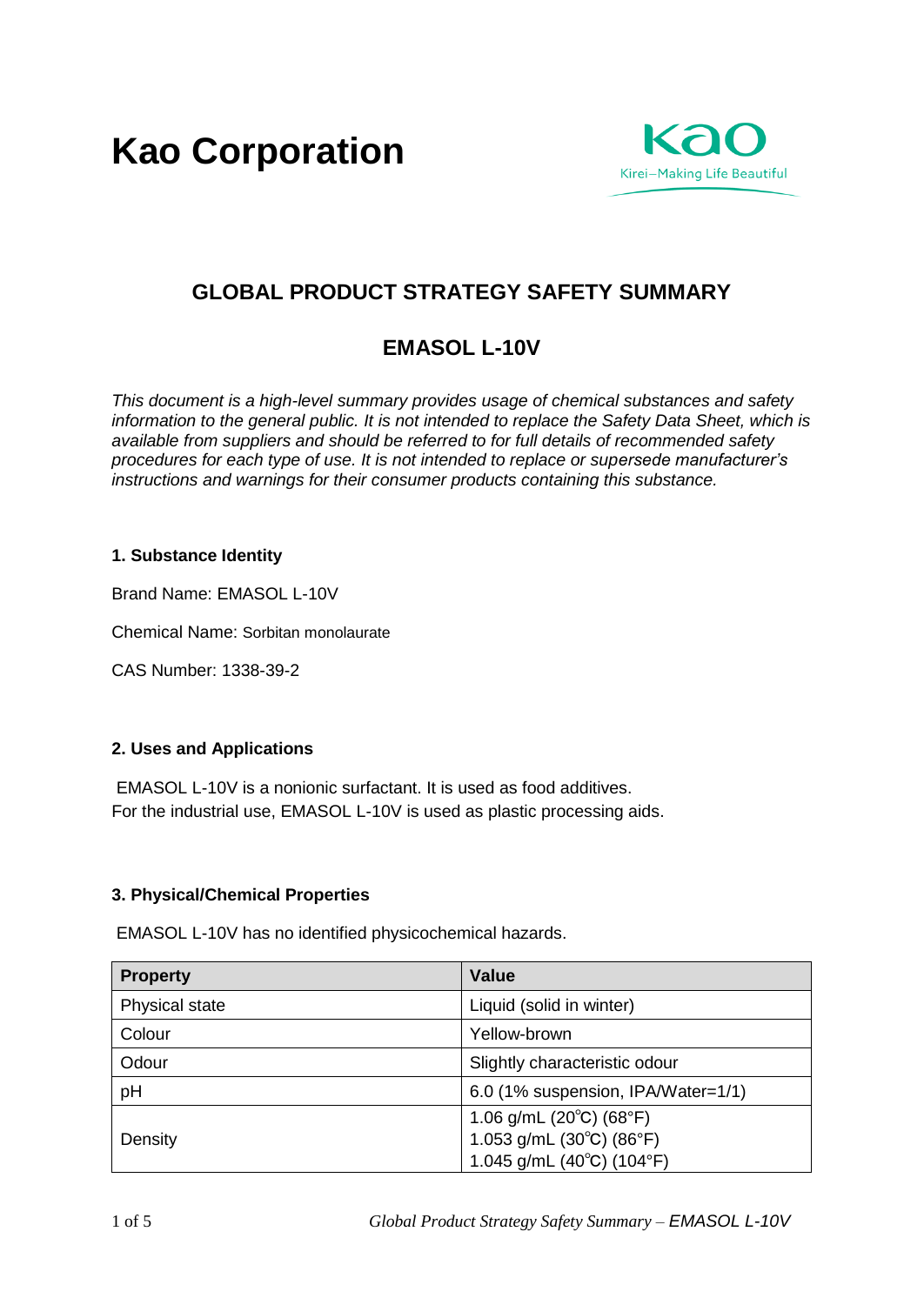| Freezing point                                             | $13.0 - 14.0^{\circ}$ C (55.4 – 57.2°F)                    |
|------------------------------------------------------------|------------------------------------------------------------|
| Boiling point                                              | No information available                                   |
| Flash point                                                | 204.0 $\degree$ C (399.2 $\degree$ F) (Cleveland open cup) |
| Flammability                                               | No information available                                   |
| <b>Explosive properties</b>                                | No information available                                   |
| Self - ignition temperature                                | No information available                                   |
| Vapour pressure                                            | No information available                                   |
| Water solubility                                           | Turbid                                                     |
| Octanol-water partition coefficient (log K <sub>ow</sub> ) | No information available                                   |
|                                                            | 6,600.0 mPa $\cdot$ s (20°C) (68°F)                        |
| Viscosity                                                  | 2,400.0 mPa $\cdot$ s (30°C) (86°F)                        |
|                                                            | 988.0 mPa $\cdot$ s (40°C) (104°F)                         |

## **4. Human Health Safety Assessment**

The Short-term and repeated exposure of EMASOL L-10V does not cause any toxic effects.

| <b>Effect Assessment</b>              | <b>Result</b>                                                                                                                                         |
|---------------------------------------|-------------------------------------------------------------------------------------------------------------------------------------------------------|
| <b>Acute Toxicity</b><br>oral/ dermal | No acute toxicity after oral/ dermal exposure<br>in practical use.<br>The substance does not cause damage to<br>any organs following single exposure. |
| Irritation<br>skin/eye                | Based on the available data, Undiluted<br>substance causes skin irritation.<br>Unlikely to cause eye irritation.                                      |
| Sensitization                         | Based on the available data, unlikely to<br>cause allergic skin reaction.                                                                             |
| Toxicity after repeated exposure      | Unlikely to cause any toxic effects through<br>prolonged or repeated oral exposure in<br>practical use.                                               |
| Mutagenicity                          | Based on the available data, unlikely to<br>cause genetic defects.                                                                                    |
| Carcinogenicity                       | Based on the available data, unlikely to<br>cause cancer.                                                                                             |
| Toxicity for reproduction             | Based on the available data, unlikely to be<br>damaging to fertility or the unborn child.                                                             |

## **5. Environmental Safety Assessment**

The test results with fish, aquatic invertebrates and algae suggest that EMASOL L-10V could cause harmfulness to aquatic organisms. However, EMASOL L-10V is unlikely to persist in the environment because of showing the readily biodegradation. EMASOL L-10V does not bioaccumulate in the food chain.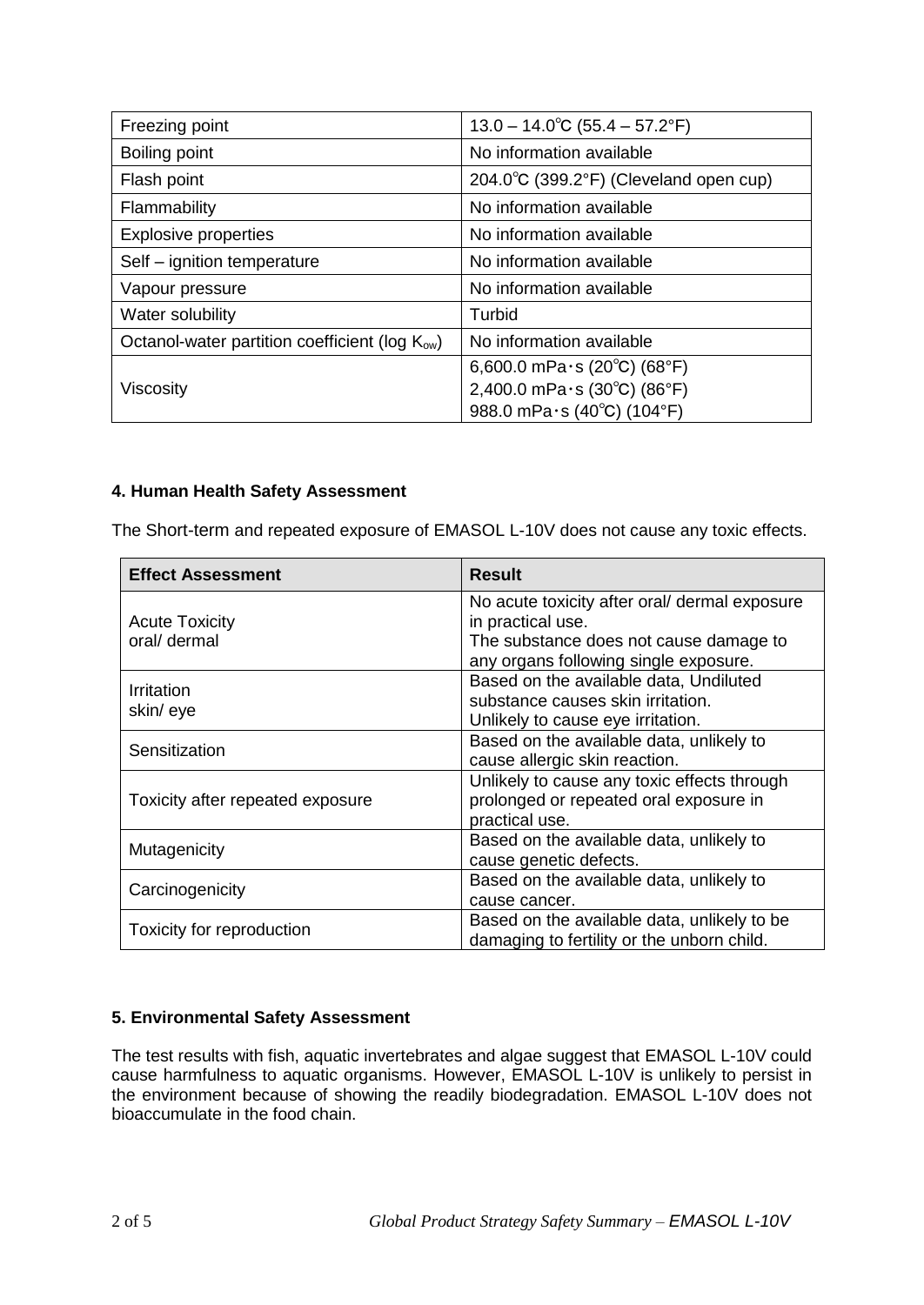| <b>Effect Assessment</b> | <b>Result</b>                                                                                                                         |
|--------------------------|---------------------------------------------------------------------------------------------------------------------------------------|
| <b>Aquatic Toxicity</b>  | Based on the available data, likely to cause a<br>harmfulness to aquatic organisms.                                                   |
| Biodegradation           | Readily biodegradable.                                                                                                                |
| PBT/ vPvB conclusion     | Not persistent in the environment, not bioaccumulating<br>in organisms and not toxic nor very persistent and very<br>bioaccumulating. |

## **6. Exposure**

#### Consumer

The consumer can come into contact with the substance in ingesting food, but the concentration of EMASOL L-10V in use is not concerned that it has a harmful effect. When it's used as the recommended use, consumer should always read product information before use and follow the label/ use instructions.

#### **Worker**

The exposure can occur either in EMASOL L-10V manufacturing facilities or in the various industrial facilities when EMASOL L-10V is used. Those workers in industrial operations during maintenance, sampling, testing, or other procedures could be exposed with EMASOL L-10V. Only qualified and trained workers handle the undiluted substance. The manufacturing facilities offer thorough training program for employees and appropriate work processes, as well as safety equipment (goggles and gloves) in place to present an unnecessary exposure. Safety showers and eye-wash stations are accessible nearby. Workers are required to be trained in accordance with the safety measures in the Safety Data Sheet.

#### **Environment**

Since this substance is used extensively, it is discharged to waste water treatment plants from industrial sites such as manufacturing, preparation, handling, storage and use of the substance as well as from consumer households. However, the substance is readily biodegradable, so that it is removed efficiently in waste water treatment plants. The substance is biologically degraded in the surface water and is rapidly removed even if it is remained slightly in the waste water. Hence, the chronic exposure to aquatic organisms of the substance is unlikely to occur. Furthermore, the substance dose not accumulate in the food chain, so that there is no concern of human exposure through environmental pathway.

#### **7. Risk management recommendations**

When you use the substance, make sure to be measured the adequate ventilation. Always use appropriate chemical-resistant gloves to protect your hands and skin and always wear eye protection equipment. Do not eat, drink or smoke where the substance is handled, processed or stored. Wash hands and skin after contact with the substance. When the substance attaches to skin (or hair), take off the contaminated clothes. Wash with a large amount of water and soap. If the substance gets into your eyes, rinse your eyes thoroughly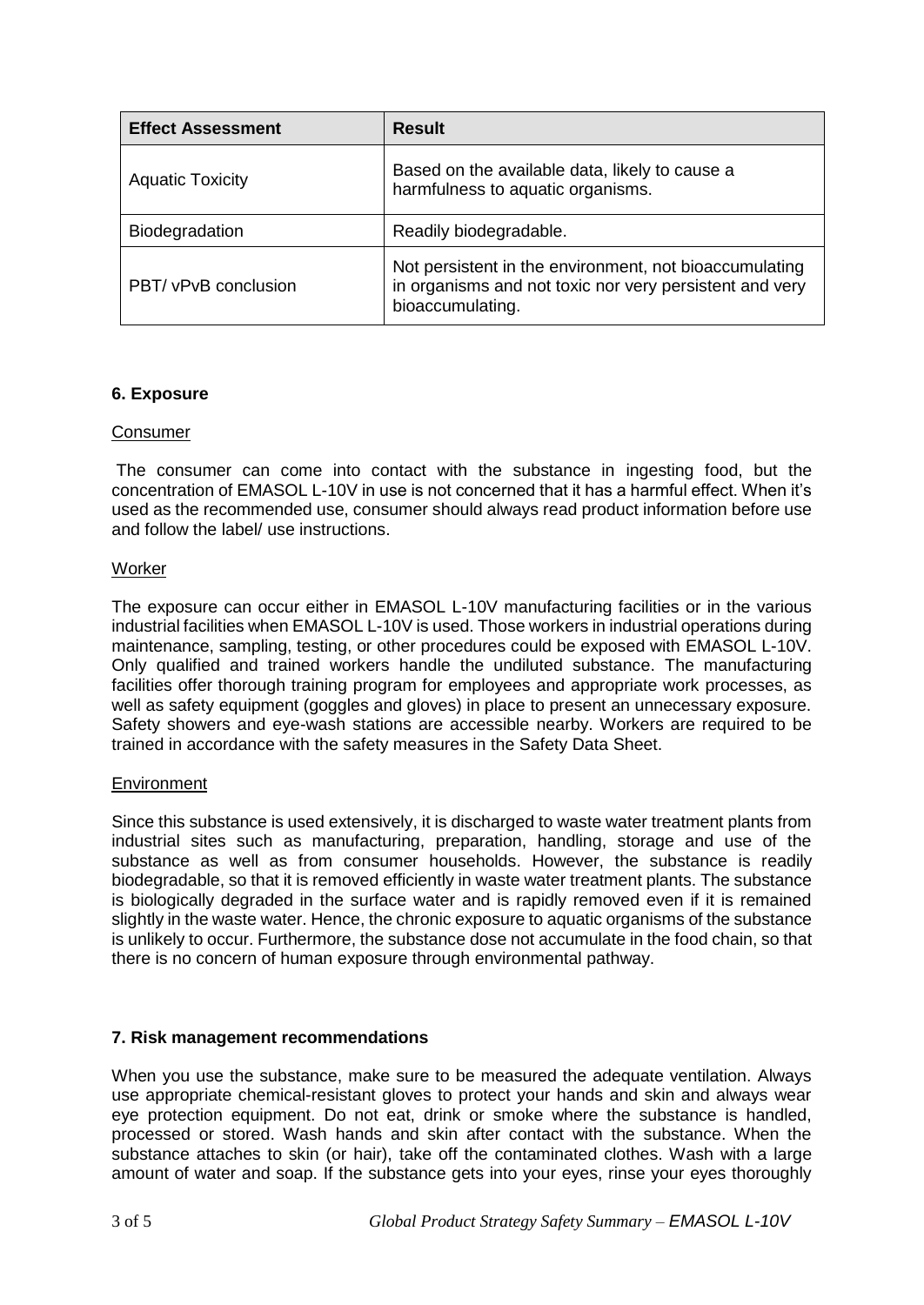for several minutes. If you wear contact lens, and you can take it off easily, take it off and continue to rinse your eyes. When it causes your skin irritation or eye irritation, consult doctor (medical diagnosis/therapy).

Waste water containing the substance must be passed the waste water treatment plants in order to remove the substance. No specific measures are needed, because it is not expected to be released into the air.

## **8. Regulatory Information / Classification and Labelling**

Under GHS classification chemical substances are classified in hazards for physical properties, human health and environment. The hazard information for industrial products are transmitted via specific labels and Safety Data Sheet. GHS offers the standardization for hazard communication. The subjects who could be assumed to be exposed to the substance, workers, consumers, transport workers, and emergency responders, can better understand the hazards of the chemicals in use through the transmission.

# **Labeling according to UN GHS**

UN GHS is the basis for country specific GHS labeling. EMASOL L-10V may be assigned to following GHS classification.



**Classification and Labeling Information** Skin Dam. 2 Aquatic Acute 3

## **Hazard Statements:**

H315: Skin irritation H402: Harmful to aquatic life

## **Signal Word**

Warning

The laws of manufacturing, sale, transport, use and disposal are different among countries or areas. Details are referred to Safety Data Sheet provided by the supplier.

#### **9. Conclusion**

EMASOL L-10V could cause harmfulness to aquatic organisms. However, EMASOL L-10V is unlikely to persist in the environment because of showing the readily biodegradation. EMASOL L-10V is not applicable to PBT/vPvB. When handling the substance, workers should follow the standard safety measures and refer to the Safety Data Sheet. Consumers will usually not come into contact with the substance bulk and the substance is used diluted products,